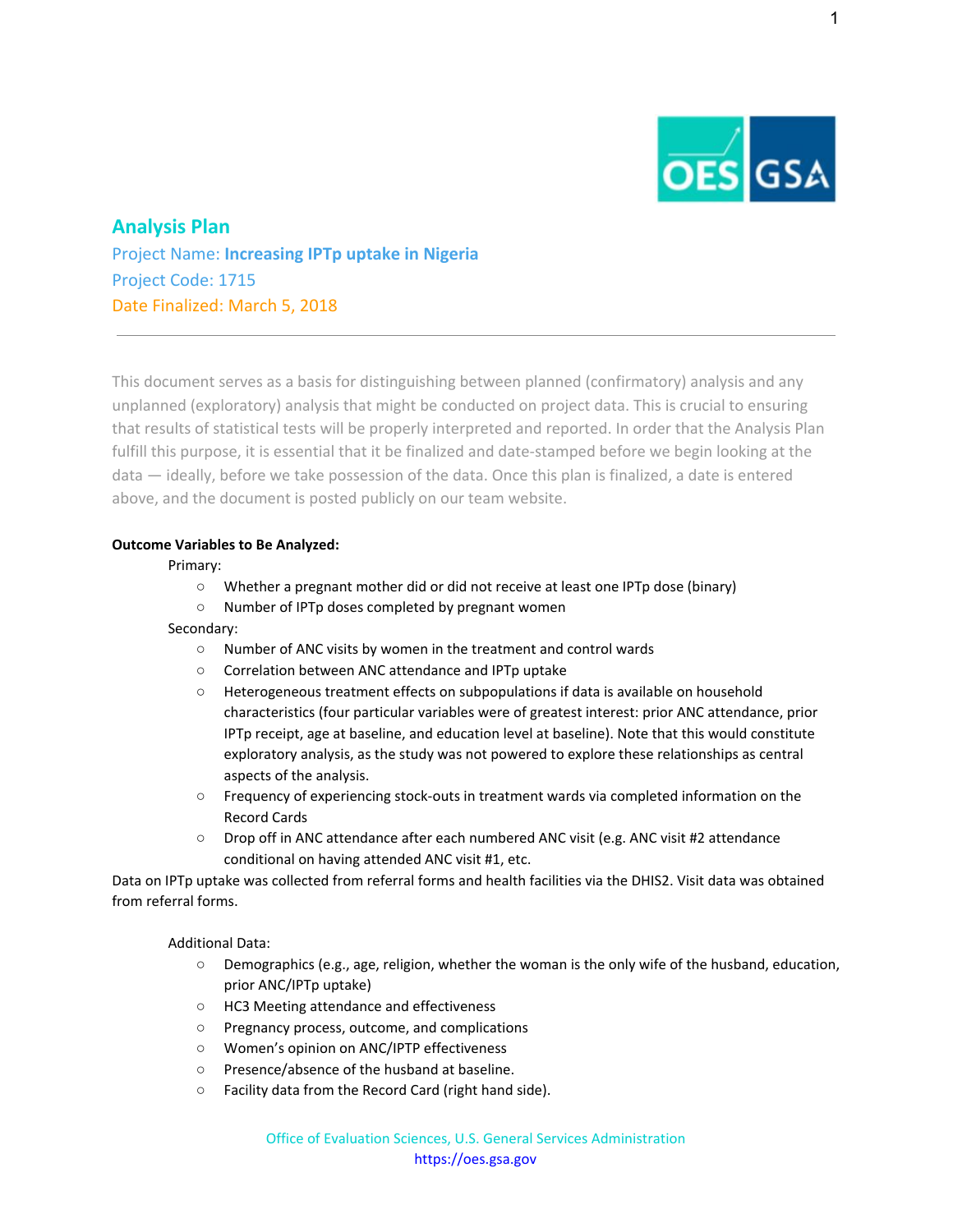#### **Statistical Models & Hypothesis Tests:**

Because there was random assignment at the ward level, the data analysis needed was relatively straightforward, involving regression analysis to estimate average treatment effects. Specifically, we will use the following specification:

 $Y_{iw} = \beta_0 + \beta_1 X_w + \beta_2 Z_i + \beta_3 Y_w + \beta_4 M_i$ 

Where:

 $Y_{iw}$ : Outcome Y for individual i, in ward w X<sub>w</sub> : A dummy variable for whether mother's ward, w, was a treatment ward  $Z_i$ : A vector of individual-level demographic controls measured at baseline  $\text{Y}_{\text{w}}$  : Controls for ward size (a continuous variable) and for LGA of the ward (fixed effects)  $M_i$ : Month-of-delivery measured as months after experiment initiation

In the analysis, we will use clustered standard errors at the ward level.

In the specification above,  $\beta_1$  represents the estimate of interest - the causal effect of being in a treatment ward on the key individual-level outcomes in the study, controlling for individual characteristics, ward characteristics, and month of delivery relative to experiment initiation.

Data was stored on password-protected devices in the field and imported into Stata, which was used for analysis. Data was collected in three distinct waves: a baseline survey (first visit with mothers), a midline survey (two weeks after the baseline visit), and an endline survey (at the end of the intervention ).

There were some intermediate outcome variables included in the midline survey, but the majority of the outcome variables analyzed will be those from the endline survey.

Note that we will not be able to fully disentangle whether it is the Record Card or the conversation with the husband that drives any treatment effects that we observe. That said, we will use the endline variables we collect on reported (and actual) use of the Record Card, as well as data on reported conversations with the husband about ANC/the Record Card, to conduct some exploratory analysis to try to better understand what might have been driving the effects.

We also will conduct a robustness check to determine the extent to which individuals in control and treatment wards differed on observable variables measured at baseline. This consists of a regression, whereby a dummy variable for treatment is regressed on individual-level, observable baseline variables; that is:

Treatment =  $0 + 1Z_i + 2M_i$ 

Where "Z<sub>i</sub>" represents a vector of individual-level baseline characteristics and M<sub>i</sub> represents month-of-delivery fixed effects. We would then use an F-test to assess the joint significance of the baseline characteristics in predicting assignment to treatment.

For robustness, and to provide a very conservative estimate, we will also group data at the ward level (compute means of outcome variables at the ward level) and conduct the analysis above for ward-level data only (with 72

> Office of Evaluation Sciences, U.S. General Services Administration https://oes.gsa.gov